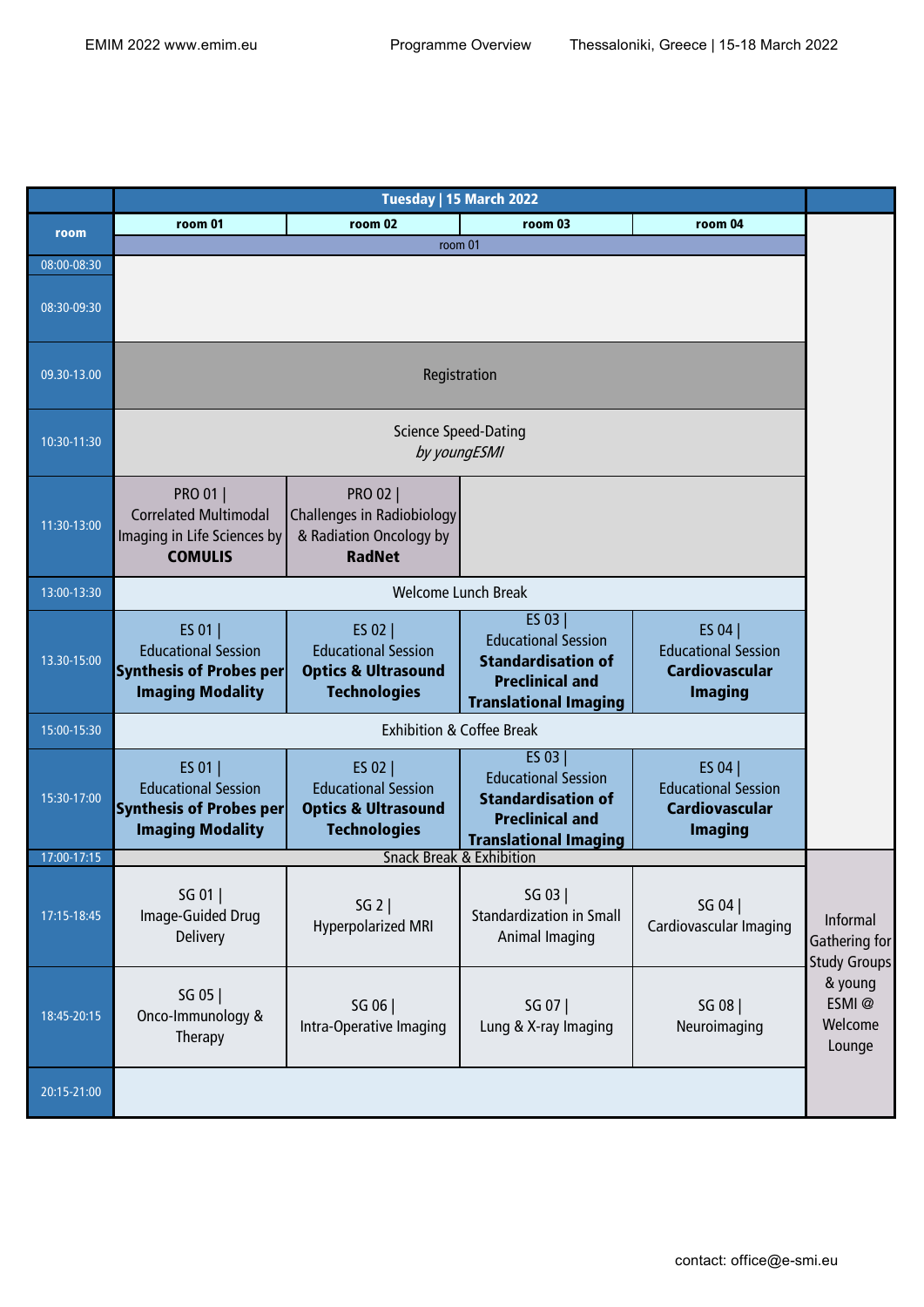|              | <b>Wednesday   16 March 2022</b>                                                                     |                                                                                         |                                                                                              |                                                                                                        |  |
|--------------|------------------------------------------------------------------------------------------------------|-----------------------------------------------------------------------------------------|----------------------------------------------------------------------------------------------|--------------------------------------------------------------------------------------------------------|--|
| room         | room 01                                                                                              | room 02                                                                                 | room 03                                                                                      | room 04                                                                                                |  |
|              |                                                                                                      |                                                                                         | room 01                                                                                      |                                                                                                        |  |
| 08:00-08:30  | Registration                                                                                         |                                                                                         |                                                                                              |                                                                                                        |  |
| 08:30-09:30h | Expert 01<br>Academia meets Industry                                                                 | Expert 02  <br>Grant Application -<br>Tips & Hurdles                                    | Expert 03  <br>Diversity in Science                                                          |                                                                                                        |  |
| 09:30-10:00  | <b>Welcome Coffee</b>                                                                                |                                                                                         |                                                                                              |                                                                                                        |  |
| 10:00-10:45  | PL 00   OPENING SESSION                                                                              |                                                                                         |                                                                                              |                                                                                                        |  |
| 10:45-11:30  | PL 01   OPENING LECTURE by Simon Cherry, UC Davis<br>Total-Body PET: A new tool for systems medicine |                                                                                         |                                                                                              |                                                                                                        |  |
| 11:30-13:00  | PS 01  <br><b>Understanding Tumour</b><br><b>Biology</b>                                             | <b>PS 02  </b><br>Micro- & Macroscopic<br><b>Optical Imaging</b><br><b>Technologies</b> | <b>PS 03  </b><br><b>Mechanisms of Remodeling</b><br>in Cardiac/Pulmonary<br><b>Diseases</b> | PS 04  <br><b>Imaging Metabolism</b>                                                                   |  |
| 13:00-13:15  |                                                                                                      |                                                                                         |                                                                                              |                                                                                                        |  |
| 13:15-14:15  | LS 01   <b>MILabs</b> Industry<br>Lunch Symposium                                                    | <b>Exhibition &amp; Lunch Break</b>                                                     |                                                                                              |                                                                                                        |  |
| 14:15-14:30  |                                                                                                      |                                                                                         |                                                                                              |                                                                                                        |  |
| 14:30-16:00  | PS 05  <br>Image-guided Therapy  <br>preclinical                                                     | PS 06  <br><b>New Methods &amp; Cross</b><br><b>Modal Neuroimaging</b>                  | <b>PS 07  </b><br>Imaging of Infections &<br><b>Immune Responses</b>                         | <b>PS 08  </b><br>Radiomics, Machine<br><b>Learning &amp; Artificial</b><br>Intelligence               |  |
| 16:00-16:15  |                                                                                                      |                                                                                         |                                                                                              |                                                                                                        |  |
| 16:15-17:00  | PL 02   Valentina Emiliana, Paris<br>Holographic manipulation of neuronal circuits                   |                                                                                         |                                                                                              |                                                                                                        |  |
| 17:00-17:30  | Coffee Break & Exhibition                                                                            |                                                                                         |                                                                                              |                                                                                                        |  |
| 17:30-19:00  | PS 09  <br><b>Theranostics &amp;</b><br><b>Therapy Monitoring</b>                                    | PS 10<br><b>Ultrasound &amp; Optoacoustic</b><br><b>Technologies</b>                    | PS 11  <br>X-Ray &<br><b>PET/SPECT Probes</b>                                                | <b>PS 12  </b><br><b>Tissue Characterization by</b><br>different Imaging Strategies<br>  late-breaking |  |
| 19:00-19:15  | <b>Poster Session prep</b>                                                                           |                                                                                         |                                                                                              |                                                                                                        |  |
| 19:15-21:00  | <b>POSTER SESSION I</b><br><b>Opening Reception &amp; Exhibition</b>                                 |                                                                                         |                                                                                              |                                                                                                        |  |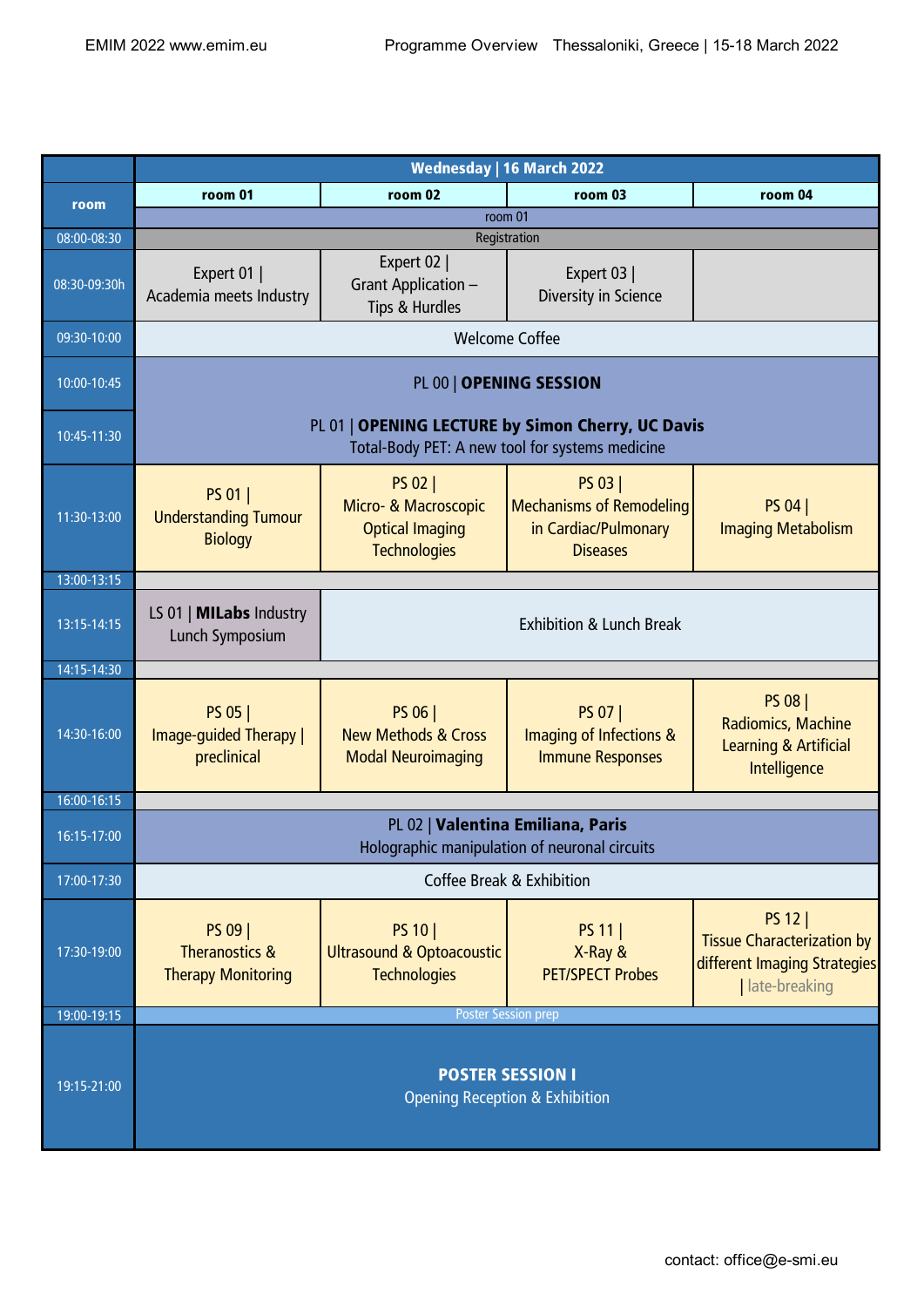|             | Thursday   17 March 2022                                                                                                                 |                                           |                                                                                                   |                                                                                           |  |
|-------------|------------------------------------------------------------------------------------------------------------------------------------------|-------------------------------------------|---------------------------------------------------------------------------------------------------|-------------------------------------------------------------------------------------------|--|
| room        | room 01                                                                                                                                  | room 02                                   | room 03                                                                                           | room 04                                                                                   |  |
|             | room 01                                                                                                                                  |                                           |                                                                                                   |                                                                                           |  |
| 08:00-08:30 |                                                                                                                                          |                                           | Registration                                                                                      |                                                                                           |  |
| 08:30-10:00 | PS 15<br><b>New Tools for</b><br><b>Cancer Imaging</b>                                                                                   | PS 14  <br><b>Functional Neuroimaging</b> | PS 13  <br><b>Systems Biology of</b><br><b>Cardiac/Pulmonary Diseases</b>                         | PS 16  <br>MRI, Optoacoustic, US &<br><b>Multimodal Probes</b>                            |  |
| 10:00-10:30 | Coffee Break & Exhibition                                                                                                                |                                           |                                                                                                   |                                                                                           |  |
| 10:30-11:30 | PL 03   Carola Bibiana Schönlieb, Cambridge<br>From variational modelling to deep learning for biomedical imaging                        |                                           |                                                                                                   |                                                                                           |  |
| 11:30-13:00 | FS 01  <br>Immuno-Therapy Imaging                                                                                                        | FS 02  <br>AI in Imaging Science          | FS 03<br>Intra-operative Imaging                                                                  | FS 04<br><b>Dynamic Adaptive</b><br>Microscopy                                            |  |
| 13:00-13:15 |                                                                                                                                          |                                           |                                                                                                   |                                                                                           |  |
| 13:15-14:15 | Solidarity with Ukraine  <br><b>Exhibition &amp; Lunch Break</b><br>What can we do?                                                      |                                           |                                                                                                   |                                                                                           |  |
| 14:15-14:30 |                                                                                                                                          |                                           |                                                                                                   |                                                                                           |  |
| 14:30-15:00 | PL 04   Floris Voskuil, Groningen (ESMI Best PhD Thesis Award winner 2021)<br>Clinical application of near infrared fluorescence imaging |                                           |                                                                                                   |                                                                                           |  |
| 15:00-15:30 |                                                                                                                                          |                                           | PL 05   Ralph Weissleder, Boston (ESMI Award winner 2022)<br>Imaging beyond current possibilities |                                                                                           |  |
| 15:30-15:45 |                                                                                                                                          |                                           |                                                                                                   |                                                                                           |  |
| 15:45-17:15 | PS 17  <br><b>Functional Brain Imaging  </b><br>late-breaking                                                                            | <b>PS 18</b><br><b>Optical Probes</b>     | PS 19  <br>X-Ray based<br><b>Technologies</b>                                                     | <b>PS 20</b>  <br><b>Image Processing,</b><br><b>Segmentation &amp;</b><br>Quantification |  |
| 17:15-17:45 | <b>Coffee Break &amp; Exhibition</b>                                                                                                     |                                           |                                                                                                   |                                                                                           |  |
| 17:45-18:30 | PL 06   Axel Montagne, Edinburgh<br>Prediction of cognitive decline using contrast MRI                                                   |                                           |                                                                                                   |                                                                                           |  |
| 18.30-19:30 | IND 01   Industry Session by<br><b>PerkinElmer</b>                                                                                       |                                           |                                                                                                   | <b>ESMI Members' Assembly</b>                                                             |  |
|             |                                                                                                                                          |                                           |                                                                                                   |                                                                                           |  |
| 20:30h      | <b>EMIM 2022 Get-Together</b><br>(tbc, check at registration for possibe updates)                                                        |                                           |                                                                                                   |                                                                                           |  |